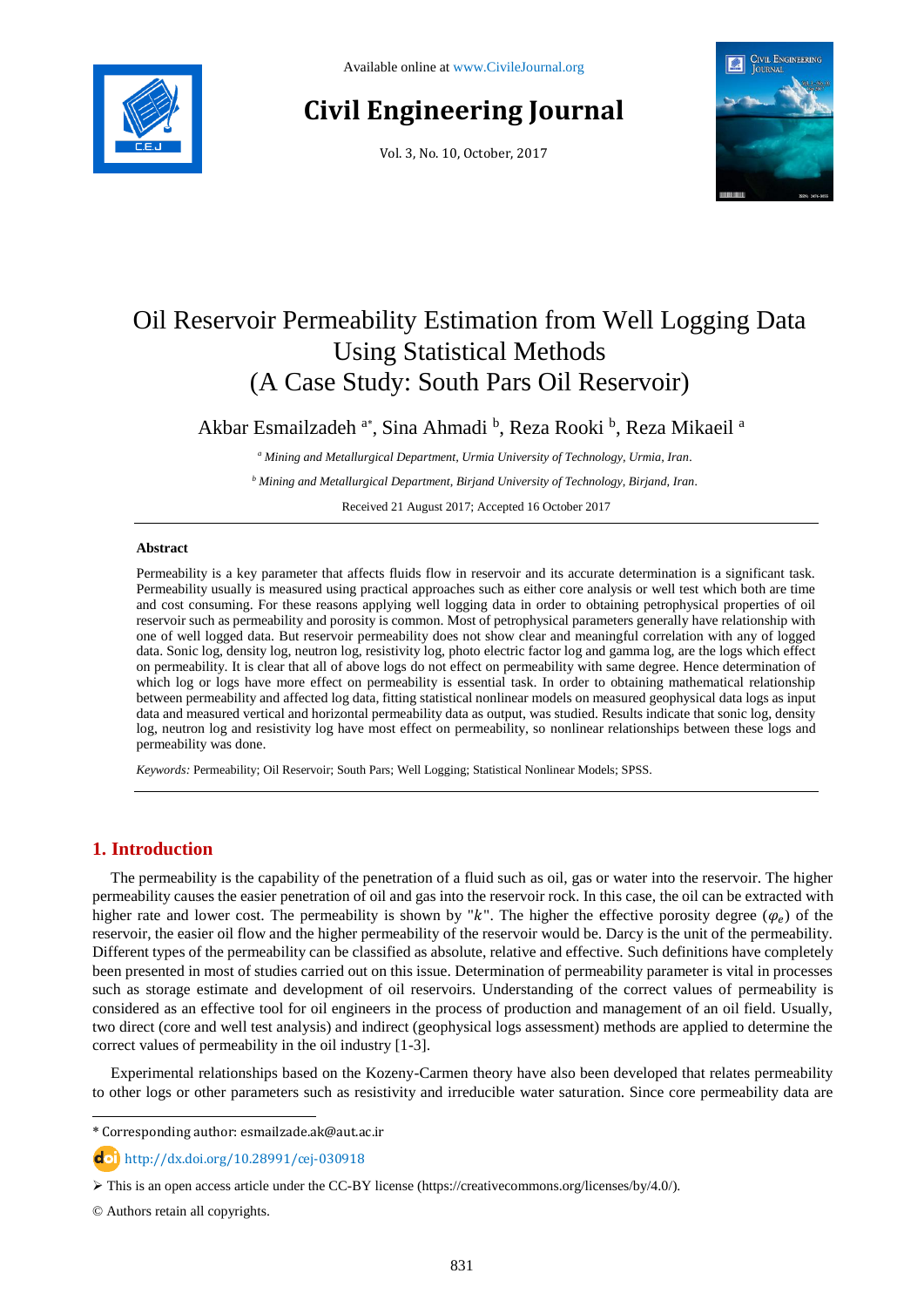available in most exploration wells, statistical methods have become a more alternative in the domain of this problem solutions. Therefore, regression is widely used as a statistical method in searching for relationships between core permeability and well logs parameters. This parametric method requires the assumption and satisfaction of multinomial behavior and linearity. It is a model-based technique, and hence it must be applied with caution.

In spite of valuable core analysis results and well log interpretations, there are always doubts on a well production potential, particularly during the exploration stages. This doubt does not resolve unless a large sample of fluid formations is recovered during the production test, which is called the drill stem test. The recovery of the obtained fluids relies upon the permeability and porosity of the tested formation and the viscosity of the fluids existing inside the formation. Well logs are the curves indicating the variations of a physical variable or its derivations relative to depth. These logs comprise spontaneous potential logging (SP), gamma logs (GR), formation density compensated logs (FDC) or gamma – gamma graph, compensated neutron log (CNL), NPHI, resistivity log and acoustic Log [4].

# **2. Literature Review**

The mathematical relation in connection with the permeability is merely used to determine the effective permeability. Many studies were carried out to predict oil reservoir permeability. Over the past two decades, Artificial Intelligent (AI) has become a popular approach to model complex nonlinear systems. The neural network method is one branch of artificial intelligence technology analogizing human brain structures of perception, memory and recognition [5] in recent decades, artificial Intelligent (AI) has many applications in the oil engineering and permeability prediction [6-9].

Artificial intelligence approaches using seismic data in order to estimate of permeability of oil reservoir was used by Joonaki et al [10]. In their research oil reservoir is described by seismic elastic properties. Hybrid computational artificial was used to predict permeability of oil reservoir by Helmi et al. [11]. They predicted precisely oil reservoir permeability using integrated approach of Fuzzy logic (FL) and support vector machine (SVM). Support vector machines, based on the structural risk minimization (SRM) principle, seem to be a promising method for data mining and knowledge discovery [12]. It was introduced in the early 90s as a nonlinear solution for classification and regression tasks [13-14]. As well as Gholami et al. used support vector machine to predict of hydrocarbon reservoirs permeability. Comparing the result of SVM with that of a general regression neural network (GRNN) revealed that the SVM approach is faster and more accurate than the GRNN in prediction of hydrocarbon reservoirs permeability [15]. Alfaaouri et al. [16] estimated reservoir permeability base on 3-dimensional geological model using stochastic method. They applied two step modeling approach to predict permeability of reservoir. First, the reservoir skeleton was created from the field, and then the reservoir properties are distributed in the structural model using the random method. Oil reservoir permeability prediction using Hybrid neural genetic algorithm method was done by Kaydani et al. [17]. They develop their work on heterogeneous oil reservoir which is zoned into homogenic parts based on their geological characteristics. Support vector machine as powerful tool was used to estimate reservoir permeability by Anifowose et al. [18].

In their research comparison is made between performance of artificial neural network and support vector machine in reservoir permeability prediction that the results of support vector machine were better than those of artificial neural network. Rafik et al. predicted reservoir permeability using the nonparametric multivariate regression and neural network [19]. They applied well logging data of an oil reservoir in Algeria. Neural networks combined with hybrid genetic algorithm and particle swarm optimization was applied by Ahmadi et al. to predict oil reservoir permeability [20]. Their work indicates that metaheuristic methods such as particle swarm optimization could lead in acceptable result. In order to reservoir permeability estimation, Mohebbi et al. picked up artificial neural network method [21]. Due to heterogeneity of reservoir they broke the reservoir into homogenic parts based on geologic characteristics. In another research Kaydani et al estimate the Permeability in heterogeneous oil reservoirs by multi-gene genetic programming algorithm. The multigene genetic programming (MGGP) model with artificial neural networks (ANNs), adaptive neuro-fuzzy inference system (ANFIS) and genetic programming (GP) model were used to predict the permeability and obtained results were compared statistically. The comparison of results showed that the MGGP model can be applied effectively in permeability prediction, which gives low computational time. Furthermore, one equation based on the MGGP model using well log and core experimental data was generated to predict permeability in porous media [22].

Integrating Geological Attributes with a Multiple Linear Regression of Geophysical Well Logs to Estimate the Permeability of Carbonate Reservoirs is done by Almeida and Carrasquilla. The results of the study of this carbonate reservoir indicate that the permeability estimated by MLR method associated with reservoir zoning based on environmental energy zones is one that comes closest of laboratory data [23]. Yan et al Estimate Fractured Carbonate Reservoir Permeability by Microresistivity Imaging Logging. In order to guarantee the effectiveness of their method in multiscale rocks, they used upscaling method to acquire equations for calculating a variable parameter in this permeability model. Finally, they applied their permeability estimation method in microresistivity imaging logging interpretation. Results indicate that this method is better than traditional permeability model [24]. An improved method for permeability estimation of the bioclastic limestone reservoir based on NMR data is done by Ge et al. they divide the pore space into four intervals by the inflection point between the pore radius and the transversal relaxation time.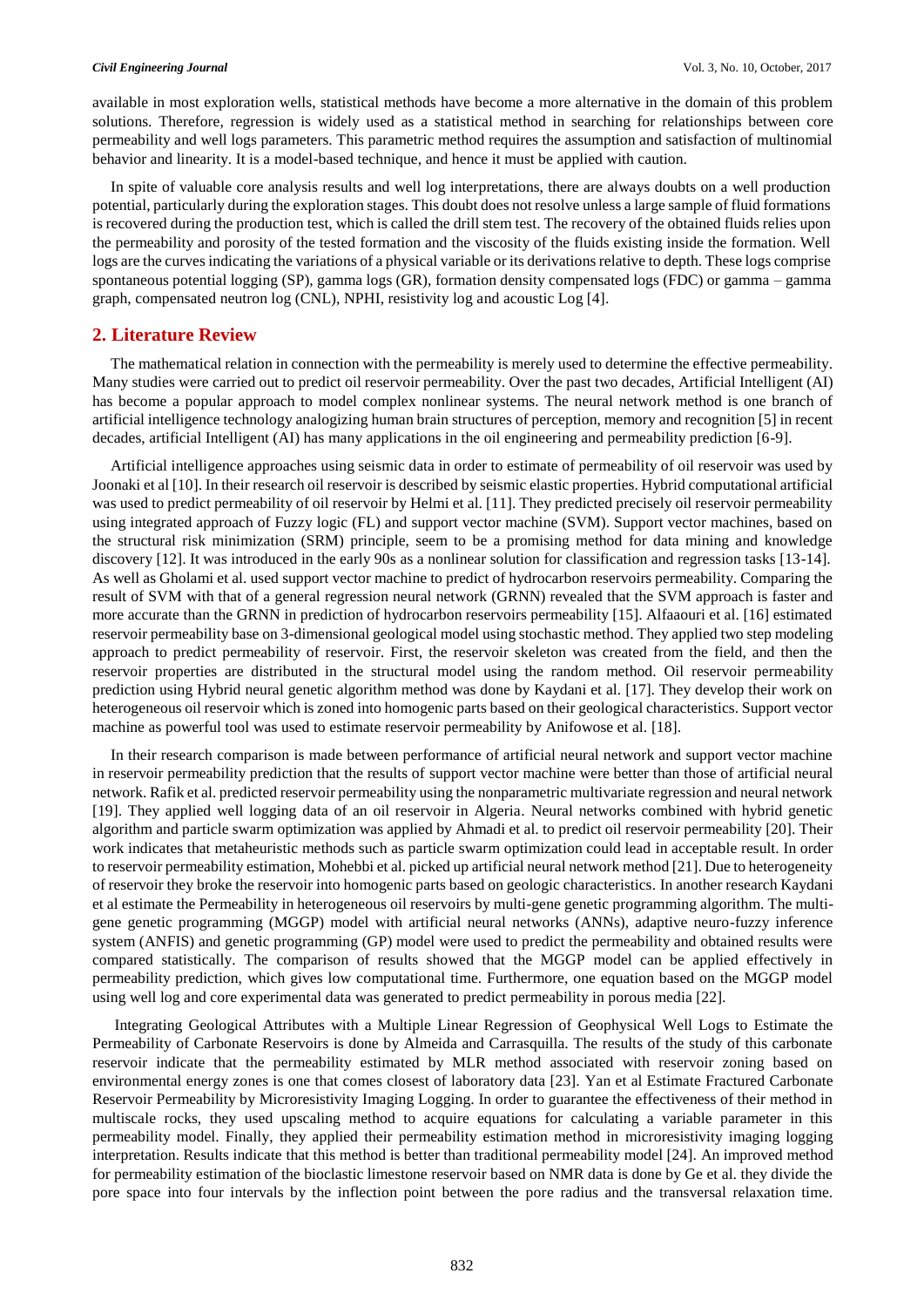Relationships between permeability and percentages of different pore intervals are investigated to investigate influential factors on the fluid transportation. To enhance the precision of downhole application of the new model, we developed a fluid correction algorithm to construct the water spectrum of in-situ NMR data, aiming to eliminate the influence of oil on the magnetization. The result reveals that permeability is positively correlated with percentages of mega-pores and macro-pores, but negatively correlated with the percentage of micro-pores [25].

According to reviewed literature, various methods have been applied to predict permeability of hydrocarbon reservoir. So, considering lack of statistical work in this area, this paper aims to present statistical models to foresee the permeability of the oil reservoirs by use of the data obtained from the south Pars region and SPSS Software.

# **3. Permeability Prediction Methods**

Sometimes permeability core data are not available due to a series of issues, such as well conditions or high coring costs. For this reason, several years have been attempted to estimate permeability by various methods. One of the cheap and simple sources for determining permeability is well logging. Various models have been used to achieve this goal. Experimental methods provide a series of policies for selecting independent variables that are used for prediction. Statistical models such as regression analysis are also used to determine permeability. Instead of flexible relationships, it predicts average statistical methods or expected permeability values for a series of rock properties and statistical parameters. In addition to the above methods, the artificial neural network method is one of the most effective methods for predicting permeability through well logs.

The advantage of regression and artificial neural network methods is that these methods do not need parameters such as porosity and saturation of water that should be pre-calculated.

#### **3.1. Permeability Calculation Using Empirical Models**

Kazani – Karman model is known as one of the most common methods. According to this model, permeability is expressed as below [26, 27]:

$$
k = B \frac{\varphi^3 D^2}{T} \tag{1}
$$

In which  $\varphi$  is porosity, T is tortuosity, B is Kazani constant (geometrical factor) and D is effective size of particles.

B value ranges from 5 to 100. As for a compacted and uniform rock, B is equal to 5. This model is not commonly used nowadays allowing for the wide range of B. However, the most accurate method in this regard is to analyze the core. Nevertheless, in view of some reasons including the well conditions and sizable costs of coring, it is not possible to measure the permeability values all along the well using core analysis method. All wells have well logging data, but no log can directly measure the permeability. Some methods applied for computing the permeability using well logs are as follows.

Wyli and Rose presented an empirical relation among the permeability, the porosity resulted from the well logs and irreducible saturation  $(S_{wi})$  in accordance with Kazani - Karman equation:

$$
k = \frac{C\phi^x}{S_{wi}^y} \tag{2}
$$

In which  $C$  is the constant value depended on the hydrocarbon type (for dry gas equal to 79 and for the oil with moderate density is equal to 250),  $x, y$  is the parameters obtained by logarithmic drawing of  $(k - \varphi)$  in a certain saturation network  $S_{wi}$ ,  $S_{wi}$  is irreducible water saturation. Similar formulae with different restrictions have also been presented in several other literatures [1, 2].

Free Fluid Index (FFI) is a volume of the fluid which is not restricted and has mobility. FFI can be obtained by NMR log. This index is in connection with the porosity and irreducible saturation as following:

$$
FFI = \phi(1 - S_{wi})
$$
\n<sup>(3)</sup>

Therefore, the irreducible saturation can be obtained as per Relation 3, if FFI and porosity are available. Then, the permeability can be achieved taking into consideration relation 1 or directly via the following relation [28]:

$$
k = (10\phi^4)(\frac{FFI}{\phi - FFI})^2
$$
\n<sup>(4)</sup>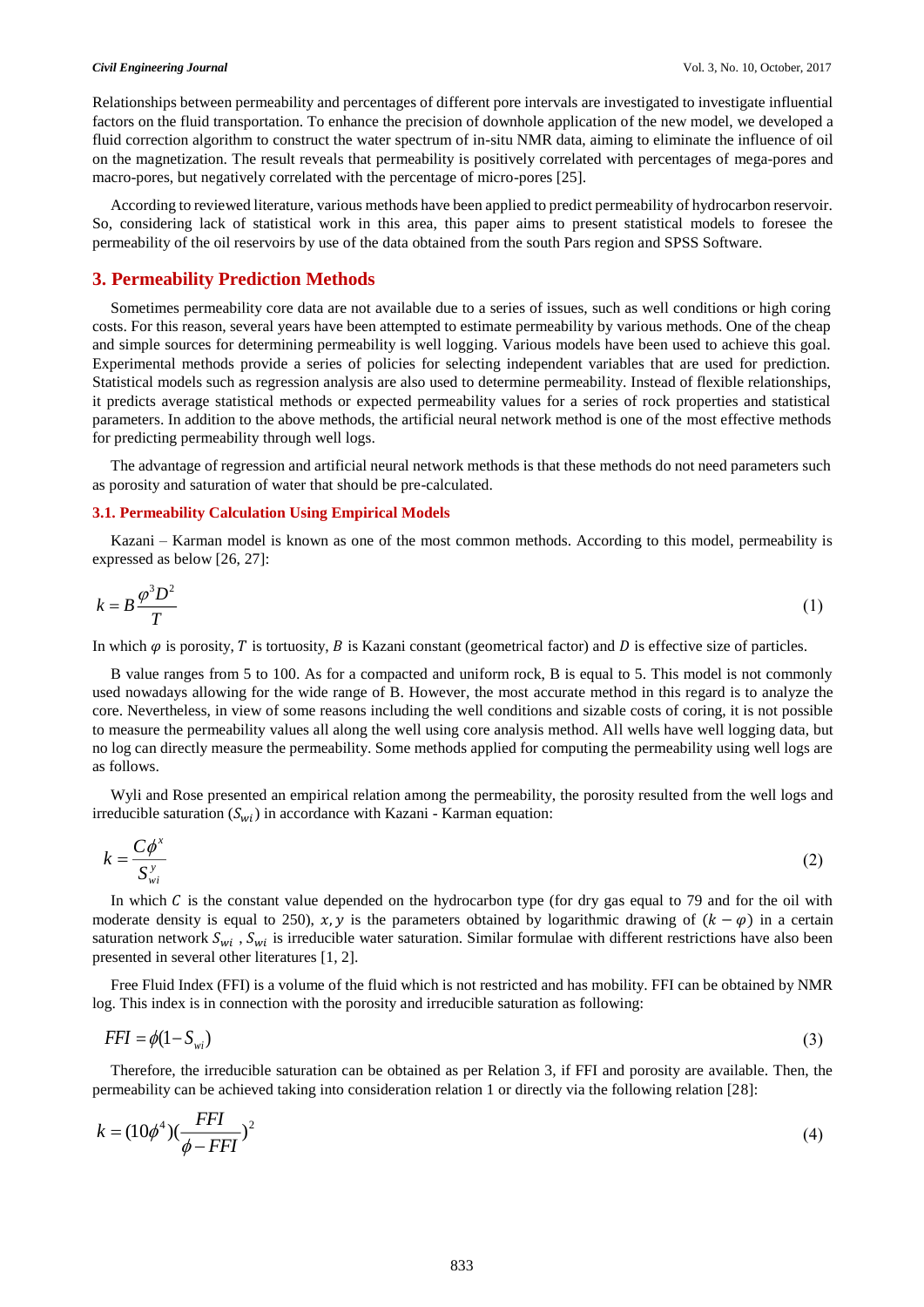### **3.2. Permeability Calculation Using Well Test**

The permeability can also be determined via well test at certain distances. Nevertheless, this method cannot be led to a continuous estimation on the permeability. The estimated permeability, in this method, corresponds to a vast region [2].

The aforementioned equations need to have further modifications to obtain constant factors and powers. There is a problem with the empirical relations including the equation of Kazani - Karman. Such equations consider the behavior of a porosity area with high complexity as the behavior of a very simple porous area. This affects the flow in the area under consideration. NMR is very new and has not commonly been used yet. So, it is common to relate the well logs to the permeability in the cores wells that can be used for the spaces and non-cored wells.

# **4. Site Investigation**

The sedimentary basin of Iran Plateau waters (Persian Gulf) is doubtlessly known as one of the richest regions of the world from the viewpoint of the concentration of hydrocarbon materials. This has been proven by the activities of different oil companies in the past, which resulted in the exploration of numerous oil fields in this region. Several factors comprising integrated sedimentary deposits with adequate thickness, the presence of mother rocks, reservoir and a good quality effective cover and multi-bedded hydrocarbon horizons have been involved in the creation of the aforesaid suitable gas and oil conditions. In the framework of exploration and drilling plan of the Persian Gulf, the exploration management of NIOC has commenced several exploratory activities since 1988 to recognize new anomalies and realize the structural characteristics of the explored fields making use of seismographic studies performed on some zones. The primary seismographic data corresponds to the mid-water and in parallel with the border line of the Persian Gulf. The initial attempts led to the exploration of several positive geological phenomena at different regions including the geological structure of South Pars that is the rest of the northern limb of the large northern gas field of Qatar. Figure 1 depicts the geographic location of large northern gas field of Qatar. The second seismographic data related to other regions including the northeast section of the South Pars Structure (1989 - 1990) showed vaster area of this field [29].

## **5. Material and Methods**

In accordance with the seismographic data, the first exploratory well was excavated (1990 - 1991) in the peak region of the structure in close proximity to the mid-line of the Persian Gulf waters. The excavations were terminated at depth 3522 m in sandstone sediments of Faraghoon Formation. The excavations and tests results depicted the presence of hydrocarbon materials in the strata of Jahrom (asphalt oil - tar), Daryan, Gadvan, Fahlian (oil), Upper Surmeh (heavy oil) and large amount of gas hydrocarbon materials in geological formations of Kangan and Dalan. The study area belongs to the geological formations of Kangan and Dalan related to the south Pars Oil Field  $(k1, k2, k3$  and  $k4)$ . The wells under consideration include SP1, SP5 and SP6. Coring and core analysis have been performed on these wells. Table 1 represents the start depth of each part of  $k1, k2, k3, k4$  and the geological formations of Kangan and Dalan in three study wells.



**Figure 1. Geographical location of south Pars gas field [30]**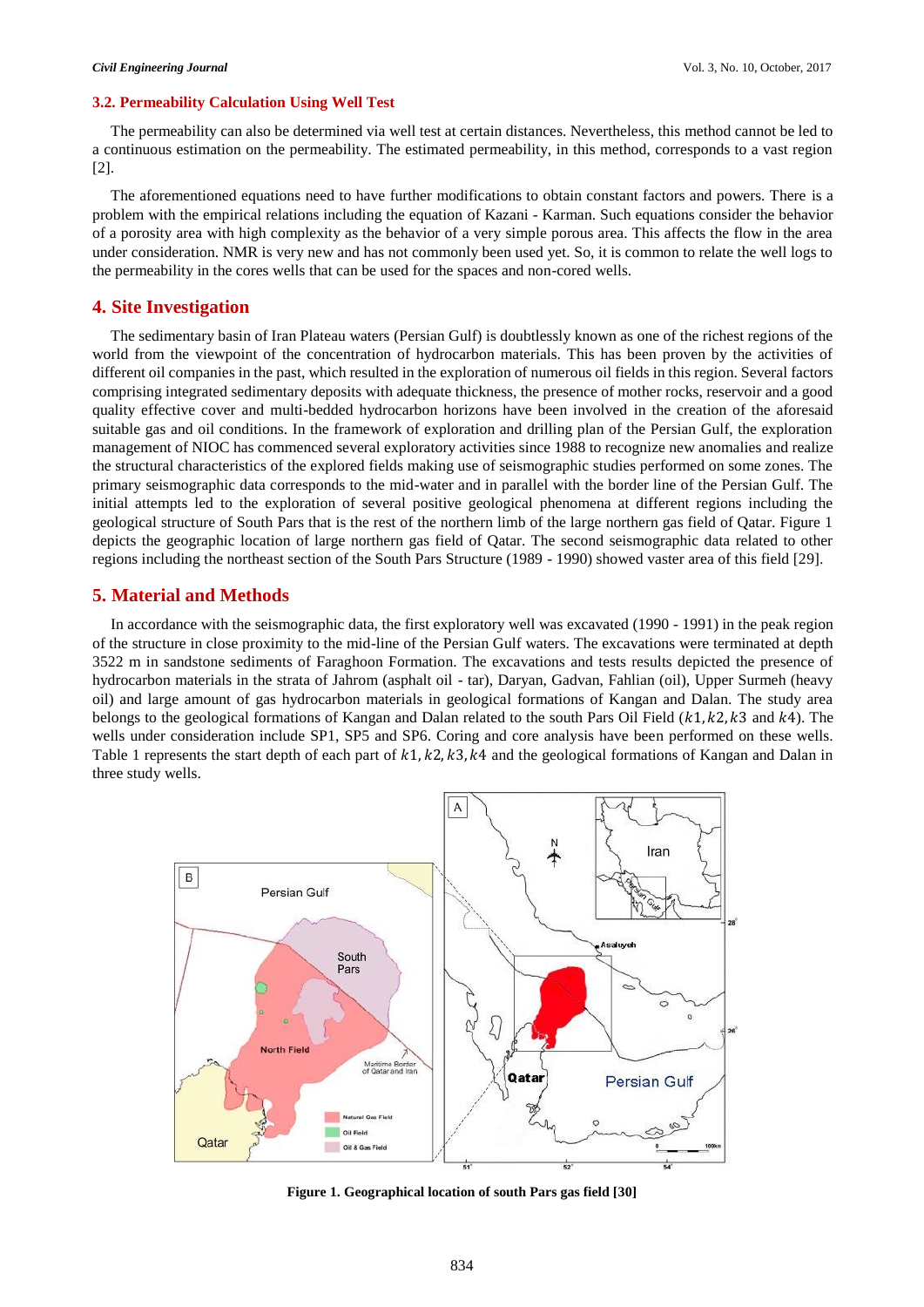(6)

| <b>Formation</b> |       | SP <sub>1</sub> | SP <sub>5</sub> | SP <sub>6</sub> |
|------------------|-------|-----------------|-----------------|-----------------|
|                  | $K_1$ | 2563            | 2775            | 2615            |
| Kangan           | $K_2$ | 2672            | 2864            | 2720            |
|                  | $K_3$ | 2716            | 2906            | 2770            |
| Dalan            | $K_4$ | 2834-2978       | 3029-3180       | 2893-3050       |

Table 1. Start depth of each part of  $k1$ ,  $k2$ ,  $k3$ ,  $k4$  and the geological formations of Kangan and Dalan

### **6. Statistical Analysis of Well Logging Data**

The main objective of this study is to predict permeability of the gas reservoirs by incorporating well logs and core data of three gas wells (SP1, SP5, SP6) in the South Pars field. In this study, 88 data of the well logging corresponding to the south Pars field are studied and statistically assessed. The study results can be utilized as statistical models so as to foresee the permeability of the oil reservoirs. A model in this article is a statistical model in which analyses that are performed by SPSS and Excel software on well data are used. In the first section, linear relations and then nonlinear relations are presented to predict permeability with respect to the reservoir rock parameters, which are well logs (GR, DT, RHOB, NPHI, PEF, MSFL, LLD and LLS). In the following, comparing these relationships and performing statistical tests, the best model for predicting the permeability of oil reservoirs is presented. To determine if the sample correlation coefficient has a significant difference with zero, use the t test. The f test is a generalized test of t and is used to evaluate the equal or even unity of two societies or several societies. In this test, the variance of the whole society is decomposed into its initial factors. This test is used when it is intended to simultaneously compare the goodness of fit (GOF) of several societies instead of two societies, because it is so difficult to compare the medians of several societies using  $t$  Test.

#### **6.1. Linear Regression**

In the first part of the statistical studies, the data related to the South Pars region are collected using Ln, Log, exponential and power functions; then, the analyses associated with the single and multi-variables simple regression are assessed. In this part, it is assumed that there is an approximate linear relation between the independent variable (x) and dependent variable (y). This assumption is expressed as following [31]:

$$
y = C + Ax_1 + Bx_2 + \cdots \tag{5}
$$

In which y is Permeability,  $A, B, \ldots$  is Constants,  $x_1, x_2, \ldots$  is well logged data parameters.

#### **6.2. Nonlinear Regression**

In this model, the following non-linear relation is obtained by logarithm of the relation presented in the linear model [31, 32]:

$$
y = x_1^A \times x_2^B \times 10^C
$$

Having assessed the t and f factors as well as  $R^2$  value, three following relations were selected as the most appropriate ones (Table 2):

| No.                         | Models                                                                                                                                                                                                            |  |
|-----------------------------|-------------------------------------------------------------------------------------------------------------------------------------------------------------------------------------------------------------------|--|
|                             | $DT^{14.642} \times RHOB^{13.994} \times NPHI^{1.669} \times LLD^{0.788}$<br>$10^{34.672}$                                                                                                                        |  |
| $\mathcal{D}_{\mathcal{L}}$ | $DT^{13.780} \times RHOB^{12.294} \times NPHI^{1.693} \times LLD^{0.742}$<br>$KH = \frac{2.64 \times 10^{31.624}}{GR^{0.607} \times 10^{31.624}}$                                                                 |  |
| 3                           | $DT^{22.149} \times RHOB^{22.286} \times LLD^{1.687}$<br>$KH = \frac{GR^{0.987} \times MSEL^{0.469} \times LLS^{1.587} \times 10^{47.542}}{GR^{0.987} \times MSEL^{0.469} \times LLS^{1.587} \times 10^{47.542}}$ |  |

The results of the statistical tests for three multivariate statistical models are presented in Table 4. According to the results, as for t and F statistical tests, it is possible to trust the model coefficients and correlation factor in all models with reliability of more than 90% based on the following descriptions.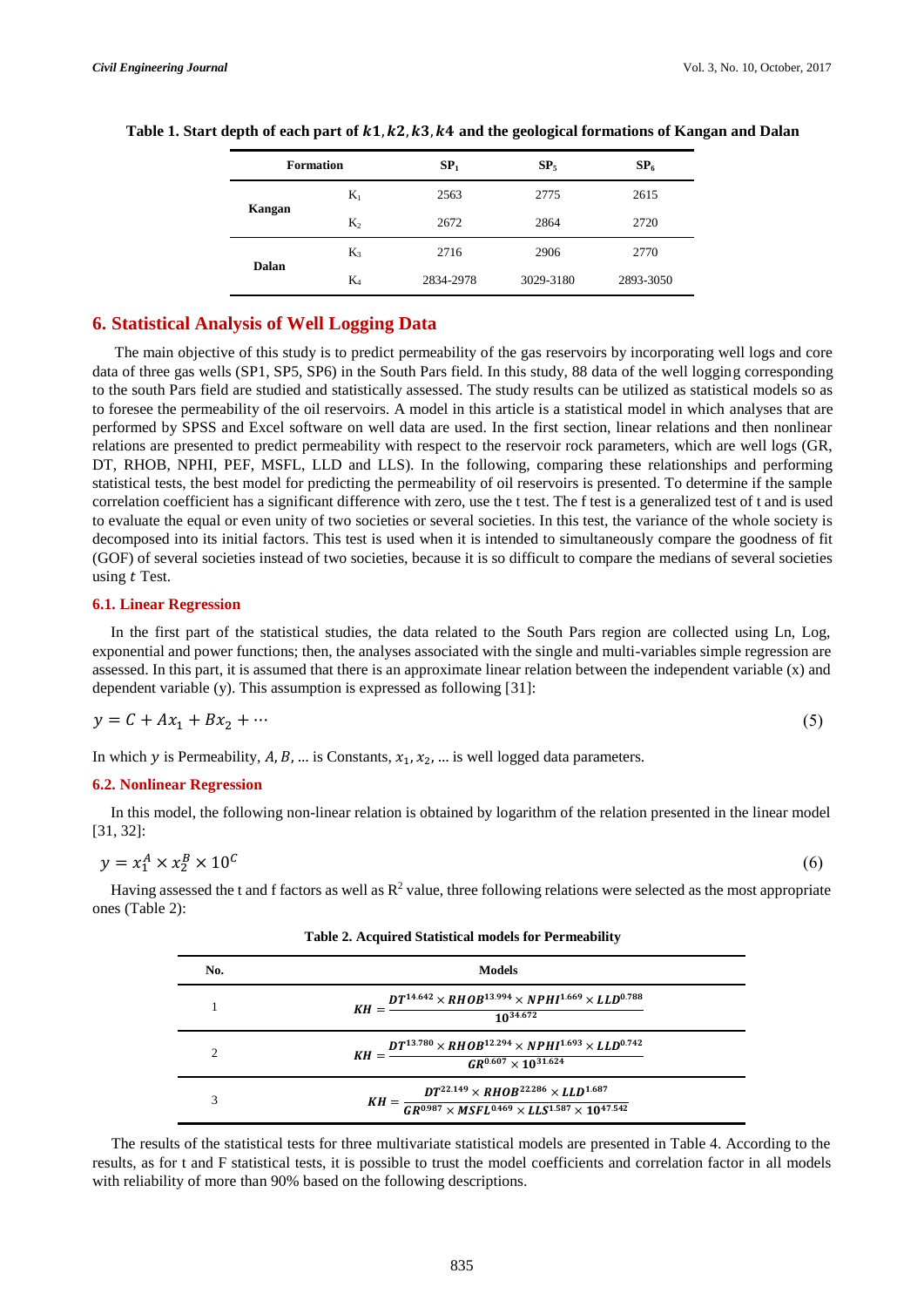To determine if the correlation coefficient of the sample is statistically significant, we use the t test for a significant difference. In this method, it is assumed that the distribution of y and x is normal and two variables, and their relationship is linear. We consider n sample of  $xi$ ,  $yi$ . The correlation factor of r is an estimation of the correlation factor of  $\rho$  society:

$$
r = \frac{\sum (x_i - \overline{x})}{\sqrt{\sum (x_i - \overline{x})^2 \sum (y_i - \overline{y})^2}}\tag{7}
$$

The test statistic is defined as below:

$$
t = \frac{r\sqrt{n-2}}{\sqrt{1-r^2}}\tag{8}
$$

The F test is the generalized version of the t Test which is used to evaluate whether two or several societies are uniform or not. In this test, the society total variance is analyzed into its initial factors. For this reason, this test is also called variance analysis (ANOVA) [31].

| Model                   | $\bf R$  | $\mathbf t$ | $\mathbf F$ | <b>Standard error</b> | <b>Power coefficient</b> | <b>Parameters</b> |
|-------------------------|----------|-------------|-------------|-----------------------|--------------------------|-------------------|
|                         |          | $-4.384$    | 60.448      | 7.909                 | $-34.672$                | Constant          |
|                         |          | 4.208       |             | 3.480                 | 14.642                   | <b>LDT</b>        |
| $\mathbf{1}$            | 0.863    | 2.802       |             | 4.994                 | 13.994                   | <b>LRHOB</b>      |
|                         |          | 7.236       |             | 0.231                 | 1.669                    | <b>LNPHI</b>      |
|                         |          | 4.639       |             | 0.170                 | 0.787                    | <b>LLLD</b>       |
|                         |          | $-3.876$    |             | 8.159                 | $-31.624$                | Constant          |
|                         | $-1.402$ |             | 0.433       | $-0.607$              | LGR                      |                   |
|                         | 3.922    |             | 3.514       | 13.780                | <b>LDT</b>               |                   |
| $\mathbf{2}$            | 0.866    | 2.405       | 49.314      | 5.111                 | 12.294                   | <b>LRHOB</b>      |
|                         |          | 7.362       |             | 0.230                 | 1.693                    | <b>LNPHI</b>      |
|                         |          | 4.325       |             | 0.172                 | 0.742                    | <b>LLLD</b>       |
|                         |          | $-5.409$    | 28.433      | 8.794                 | $-47.542$                | Constant          |
| $\mathfrak{Z}$<br>0.823 |          | $-1.929$    |             | 0.512                 | $-0.987$                 | LGR               |
|                         |          | 6.066       |             | 3.650                 | 22.142                   | <b>LDT</b>        |
|                         |          | 3.794       |             | 5.874                 | 22.286                   | <b>LRHOB</b>      |
|                         |          | $-2.688$    |             | 0.175                 | $-0.469$                 | <b>LMSFL</b>      |
|                         |          | 3.937       |             | 0.429                 | 1.687                    | <b>LLLD</b>       |

| <b>Table 3. Acquired Statistical models for Permeability</b> |  |  |
|--------------------------------------------------------------|--|--|
|--------------------------------------------------------------|--|--|

A graph was drawn for each relation to determine the bias. So, the relations were rewritten by 80% of the data and the permeability amount was estimated by the remaining 20%. The graph was drawn making use of the permeability amount estimated by relations and the present permeability. In this graph, it is possible to estimate the relations bias as below taking into account the scattered data from the bisector.

**Table 4. Measured and predicted data scattering from bisector** 

| Model |     |       |     |
|-------|-----|-------|-----|
| Value | 068 | 2.052 | QA1 |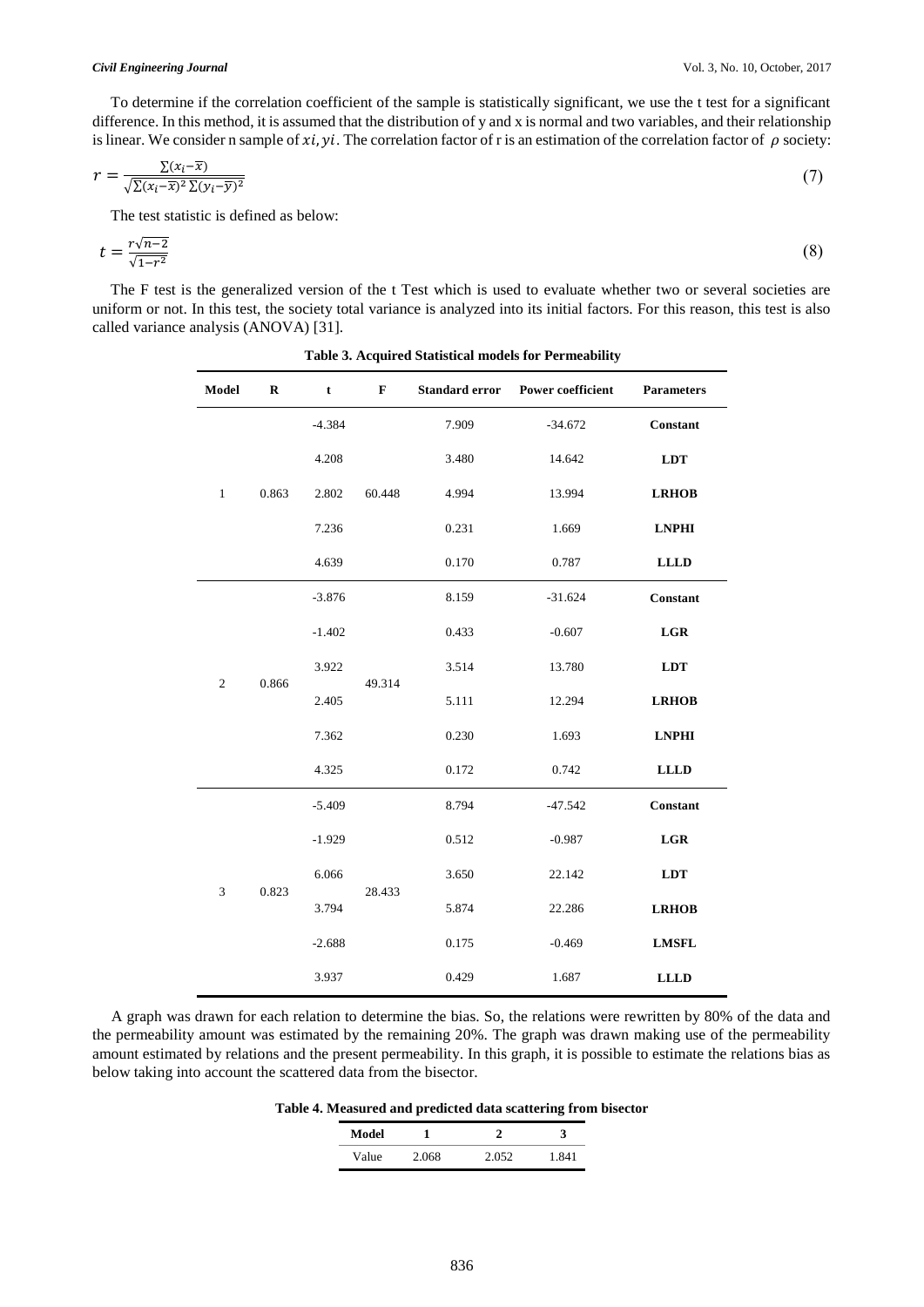Figures 2-4. illustrate scattering of measured and predicted values for presented 3 models for 20 percent of the data that is used to prediction of the permeability. As shown in this figures, the correlation coefficient of models 1, 2, and 3 is obtained 0.863, 0.866 and 0.823 respectively. The predicted permeability by the new models is coherent with the laboratory permeability, showing favorable generalization ability of the new model.



**Figure. 2. Measured and predicted data scattering from bisector for model 1**



**Figure 3. Measured and predicted data scattering from bisector for model 2**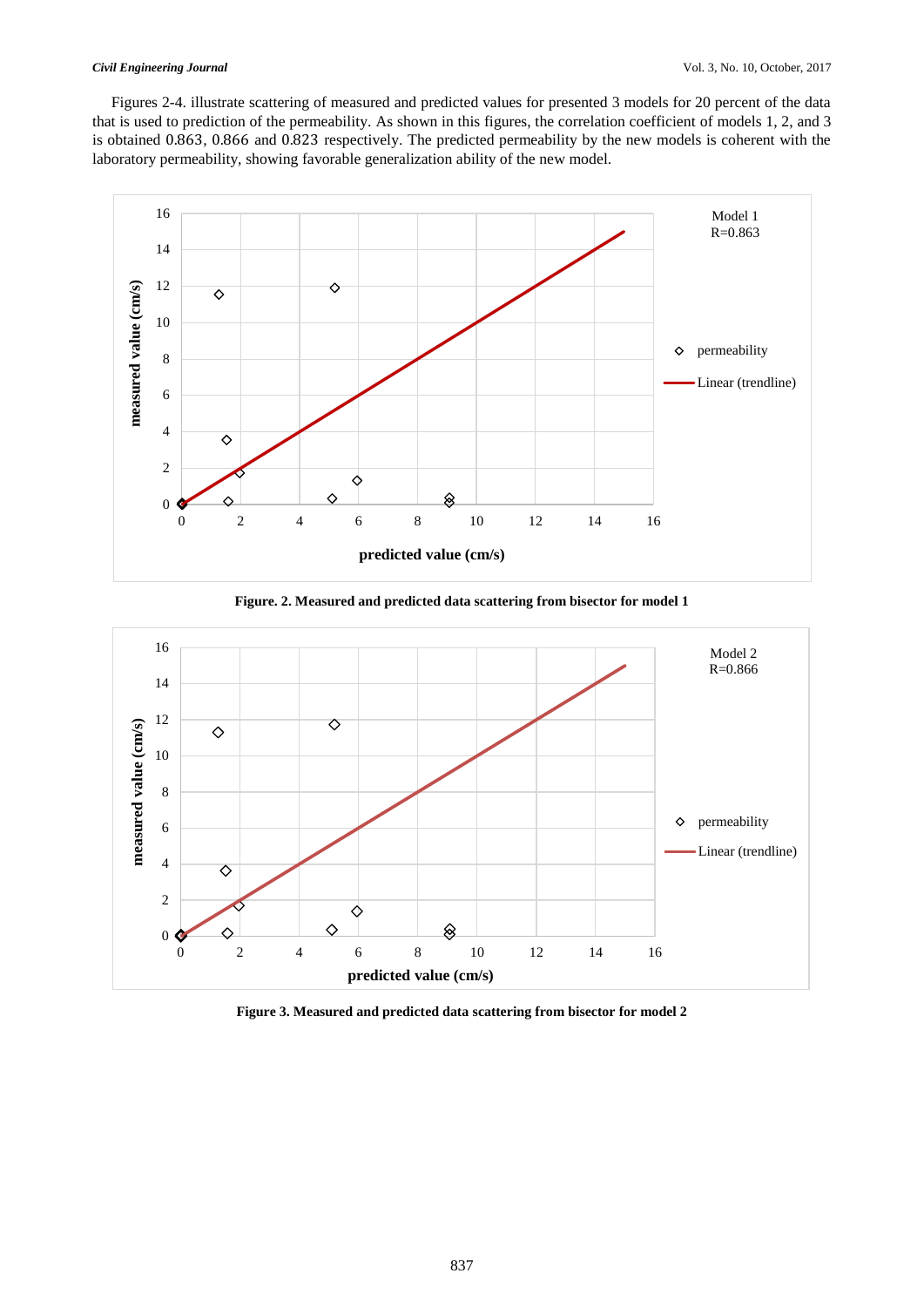

**Figure 4. Measured and predicted data scattering from bisector for model 3**

It should be noted that three points are eliminated from the data because of their high differences in permeability values, so that the scatter plot present better results. The studies performed on the statistical models indicate that there is a relatively acceptable bias in the permeability value predicted by the non-linear statistical models that can be used in this regard.

# **7. Conclusion**

It is very important to predict the permeability of the oil reservoirs. That is why the oil engineers are doing their level best to have the best predictions on the permeability of the oil reservoirs by presenting the relevant statistical models. The oil engineers always consider the statistical analyses as an applicable tool to relate the permeability parameter to the well logging data. In these computations, it is normally assumed that there is a linear or non-linear relation between the permeability and other parameters. In other words, it is assumed that the linear or non-linear function obtained for modeling is suitable/ adequate for modeling the relation between the permeability and other rock parameters. This paper aims to present statistical models for estimating the permeability in the oil reservoir of the South Pars Region making use of the geophysical, well logging data and SPSS Software. The study results indicated that the permeability of the oil reservoirs of the South Pars Region has not acceptable linear relation with the well logging data (correlation factor of less than 0.5). Nevertheless, the non-linear analyses results depict that the permeability of the oil reservoirs has acceptable non-linear relation with the well logging data. In general, the study results show that there is more appropriate relation between the permeability parameter and GR, DT, RHOB, NPHI and LLD in non-linear relations.

# **8. References**

[1] Kumar, N., N. Hughes, and M. Scott. "Using well logs to infer permeability." Center for Applied Petrophysical Studies, Texas Tech University (2000).

[2] Bhatt, Alpana. "Reservoir Properties from Well Logs using neural Networks." PhD diss., Norwegian University of Science and Technology, Trondheim, Norway, 2002.

[3] Russell, Brian Henderson. The application of multivariate statistics and neural networks to the prediction of reservoir parameters using seismic attributes. 2004.

[4] Moradzadeh, A., Ghavami, R., Well logging for engineer. Shahrood university press, 2001.

[5] Wang, Kejun, Bo He, and Ruolei Chen. "Predicting parameters of nature oil reservoir using general regression neural network." In Mechatronics and Automation, 2007. ICMA 2007. International Conference on, pp. 822-826. IEEE, 2007.

[6] Artun, Emre, Shahab D. Mohaghegh, Jaime Toro, Tom Wilson, and Alejandro Sanchez. "Reservoir characterization using intelligent seismic inversion." In SPE Eastern Regional Meeting. Society of Petroleum Engineers, 2005.

[7] Jeirani, Z., and A. Mohebbi. "Estimating the initial pressure, permeability and skin factor of oil reservoirs using artificial neural networks." Journal of petroleum science and engineering 50, no. 1 (2006): 11-20.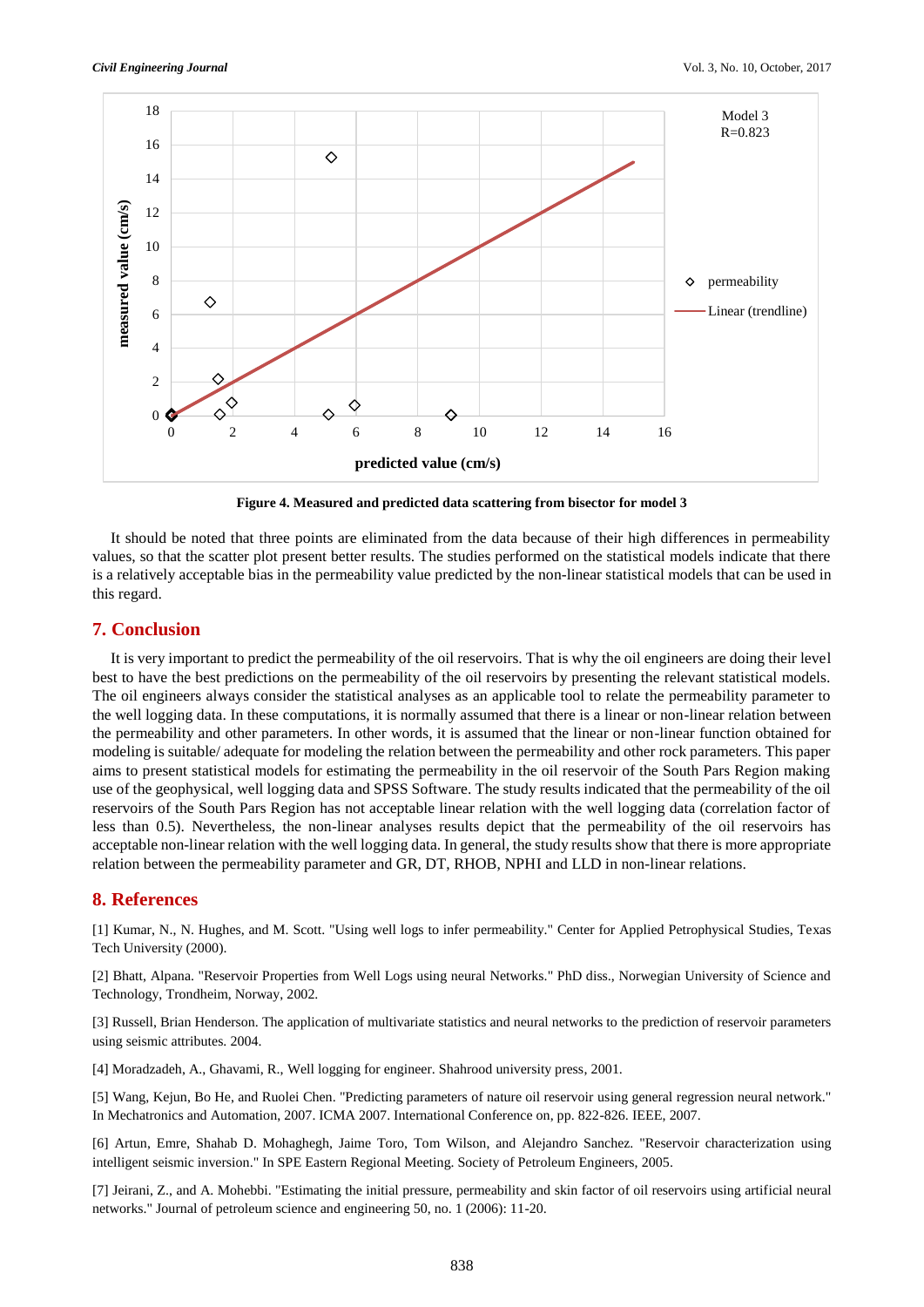[8] Hamada, G. M., and M. A. Elshafei. "Neural network prediction of porosity and permeability of heterogeneous gas sand reservoirs using NMR and conventional logs." Nafta 61, no. 10 (2010): 451-460.

[9] Olatunji, Sunday Olusanya, Ali Selamat, and Abdulazeez Abdulraheem. "Modeling the permeability of carbonate reservoir using type-2 fuzzy logic systems." Computers in industry 62, no. 2 (2011): 147-163.

[10] Joonaki, Edris, Shima Ghanaatian, and Ghassem Zargar. "An intelligence approach for porosity and permeability prediction of oil reservoirs using seismic data." International Journal of Computer Applications 80, no. 8 (2013).

[11] Helmy, Tarek, and Anifowose Fatai. "Hybrid computational intelligence models for porosity and permeability prediction of petroleum reservoirs." International Journal of Computational Intelligence and Applications 9, no. 04 (2010): 313-337.

[12] Weston, Jason, Alex Gammerman, M. Stitson, Vladimir Vapnik, Volodya Vovk, and Chris Watkins. "Support vector density estimation." Advances in Kernel Methods—Support Vector Learning (1999): 293-306.

[13] Vapnik, V. "The nature of statistical learning theory Springer New York Google Scholar." (1995).

[14] Behzad, M., Asghari, K., Eazi, M., & Palhang, M. (2009). Generalization performance of support vector machines and neural networks in runoff modeling. Expert Systems with applications, 36(4), 7624-7629.

[15] Behzad, Mohsen, Keyvan Asghari, Morteza Eazi, and Maziar Palhang. "Generalization performance of support vector machines and neural networks in runoff modeling." Expert Systems with applications 36, no. 4 (2009): 7624-7629.

[16] Alfaaouri, S., M. A. Riahi, N. Alizadeh, and M. Rezaei. "Permeability prediction in an oil reservoir and construction of 3D geological model by stochastic approaches." (2009).

[17] Kaydani, Hossein, Ali Mohebbi, and Ali Baghaie. "Permeability prediction based on reservoir zonation by a hybrid neural genetic algorithm in one of the Iranian heterogeneous oil reservoirs." Journal of Petroleum Science and Engineering 78, no. 2 (2011): 497- 504.

[18] Baziar, Sadegh, Mohammad Mobin Gafoori, Mohaimenian Pour, Seyed Mehdi, Majid Nabi Bidhendi, and Reza Hajiani. "Toward a Thorough Approach to Predicting Klinkenberg Permeability in a Tight Gas Reservoir: A Comparative Study." Iranian Journal of Oil & Gas Science and Technology 4, no. 3 (2015): 18-36.

[19] Rafik, Baouche, and Baddari Kamel. "Prediction of permeability and porosity from well log data using the nonparametric regression with multivariate analysis and neural network, Hassi R'Mel Field, Algeria." Egyptian Journal of Petroleum 26, no. 3 (2017): 763-778.

[20] Ali Ahmadi, Mohammad, Sohrab Zendehboudi, Ali Lohi, Ali Elkamel, and Ioannis Chatzis. "Reservoir permeability prediction by neural networks combined with hybrid genetic algorithm and particle swarm optimization." Geophysical Prospecting 61, no. 3 (2013): 582-598.

[21] Mohebbi, A., R. Kamalpour, K. Keyvanloo, and A. Sarrafi. "The prediction of permeability from well logging data based on reservoir zoning, using artificial neural networks in one of an Iranian heterogeneous oil reservoir." Petroleum Science and Technology 30, no. 19 (2012): 1998-2007.

[22] Kaydani, Hossein, Ali Mohebbi, and Mehdi Eftekhari. "Permeability estimation in heterogeneous oil reservoirs by multi-gene genetic programming algorithm." Journal of Petroleum Science and Engineering 123 (2014): 201-206.

[23] Almeida, Paula, and Abel Carrasquilla. "Integrating Geological Attributes with a Multiple Linear Regression of Geophysical Well Logs to Estimate the Permeability of Carbonate Reservoirs in Campos Basin, Southeastern Brazil." Analyst 9, no. 4 (2016): 8- 17.

[24] Yan, W., J. Sun, K. Liu, L. Cui, and H. Dong. "Fractured Carbonate Reservoir Permeability Estimation by Microresistivity Imaging Logging." In 79th EAGE Conference and Exhibition 2017. 2017.

[25] Ge, Xinmin, Yiren Fan, Jianyu Liu, Li Zhang, Yujiao Han, and Donghui Xing. "An improved method for permeability estimation of the bioclastic limestone reservoir based on NMR data." Journal of Magnetic Resonance 283 (2017): 96-109.

[26] Carman, Philip Crosbie. Flow of gases through porous media. Academic press, 1956.

[27] Carman, Philip Crosbie. "Fluid flow through granular beds." Transactions-Institution of Chemical Engineeres 15 (1937): 150- 166.

[28] Tiab, Djebbar, and Erle C. Donaldson. Petrophysics: theory and practice of measuring reservoir rock and fluid transport properties. Gulf professional publishing, 2015.

[29] National Iranian Oil Company (NIOC), http://www.nioc.ir

[30] Mehrabi, Hamzeh, Maryam Mansouri, Hossain Rahimpour-Bonab, Vahid Tavakoli, and Maryam Hassanzadeh. "Chemical compaction features as potential barriers in the Permian-Triassic reservoirs of Southern Iran." Journal of Petroleum Science and